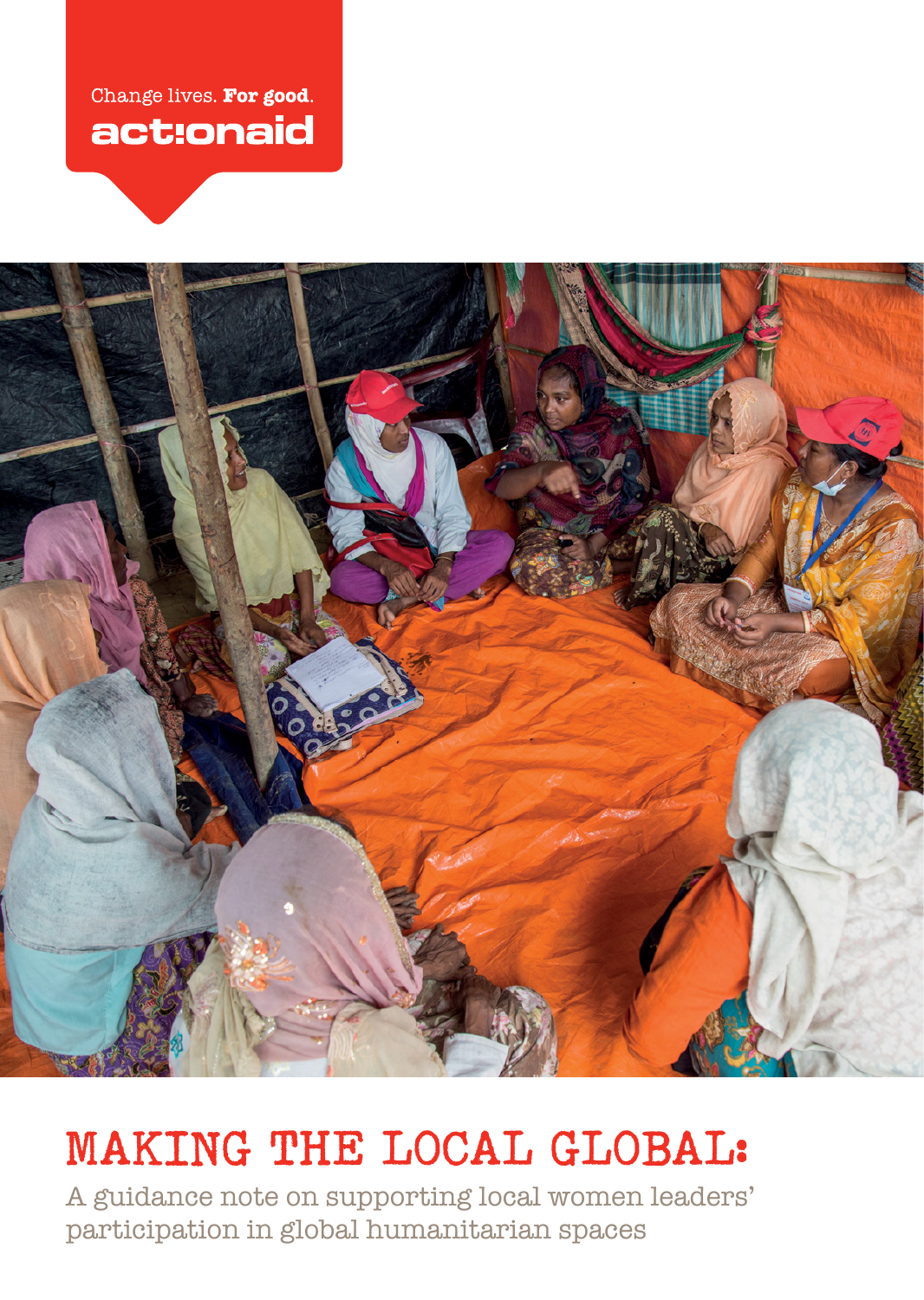## **Contents**

| 1. Introduction: Our belief in the value of women's leadership             |  |
|----------------------------------------------------------------------------|--|
|                                                                            |  |
| 3. Why is local women leaders' participation important in global spaces? 8 |  |
| 4. Opportunities for global participation in reforming the humanitarian    |  |
|                                                                            |  |
|                                                                            |  |
| Annex: A checklist for staff of international organisations for supporting |  |
|                                                                            |  |

## **1. Introduction: Our belief in the value of women's leadership and participation**

Our core belief is that local women leaders must be present and active in spaces that design, decide and coordinate humanitarian efforts, programmes and policies at local, national and global levels. Local women leaders are commonly the first responders in any emergency and are most active in prevention and rebuilding after disasters. They should therefore be directly involved in shaping the programmes and policies that affect their lives, families and communities. Enabling local women's leadership of humanitarian action also prevents costly mistakes that put women's and girls' directly in harm's way. In this way, the humanitarian community can begin to rectify the continuing injustices experienced by women in gender-blind humanitarian actions. Simply put, local women leaders must be participants in these spaces at local, national and global levels. This is the starting point of this guidance note.

### Who it is for and how to use it

ActionAid International (AAI) has long advocated for women's leadership of humanitarian actions. Women's actions and leadership are often unrecognised by institutions – whether local, national or international. They and their organisations play minimal roles in coordination mechanisms set up to respond to emergencies, if they are even invited to participate. As one of the women leaders interviewed for this guidance note stated, "We might be invited to speak at the big meetings. But when it comes to actual decisionmaking and translating things into action, we're not invited to those spaces at all."

## Why we have invested in this guidance note

This guidance note is a contribution towards changing gender-blindness in global humanitarian spaces. It seeks to respond to recent international commitments to shift the balance of power in humanitarian action, from being dominated by international actors to being led by local actors. It seeks to boost the momentum behind steps to ensure gender-responsiveness, not only in ensuring women fairly benefit from humanitarian assistance and are safe from gender-based violence, but also that their leadership is

strengthened and their priorities translated into decisions on actions and investments. Given the opportunities opening up in these policy spaces for greater local participation, we hope improvements can be made following recommendations from this guidance note.

The guidance is based on interviews conducted by ActionAid with local women leaders and with international humanitarian organisations. It draws on the experiences, insights and recommendations of local women leaders<sup>1</sup> who have been directly affected by and led humanitarian response and recovery in communities or who lead organisations involved in building resilience and providing direct services to disaster-affected populations. Most have attended global meetings in the humanitarian field including the World Humanitarian Summit and other spaces created by processes of the Global Platform for Disaster Risk Reduction, Call to Action on Protection from Gender-Based Violence in Emergencies, Global Protection Cluster and the Grand Bargain. The women leaders interviewed come from Bangladesh, Haiti, Gaza, Kenya, Lebanon, Liberia, Philippines, Syria, and Vanuatu. In addition, interviews were conducted with representatives of international humanitarian organisations involved directly in creating spaces for participation and in supporting women leaders attending these events and meetings.

This guidance is aimed at local women's organisations who are already involved in humanitarian action and disaster prevention or those who wish to be involved. They include women-led community-based organisations (CBOs), women's movements working for gender equality and women's rights and women-led nongovernmental organisations operating at local district and national levels.

It is also aimed at international organisations (INGOs, UN agencies and other inter-governmental agencies) wishing to promote and support local women leaders' meaningful participation at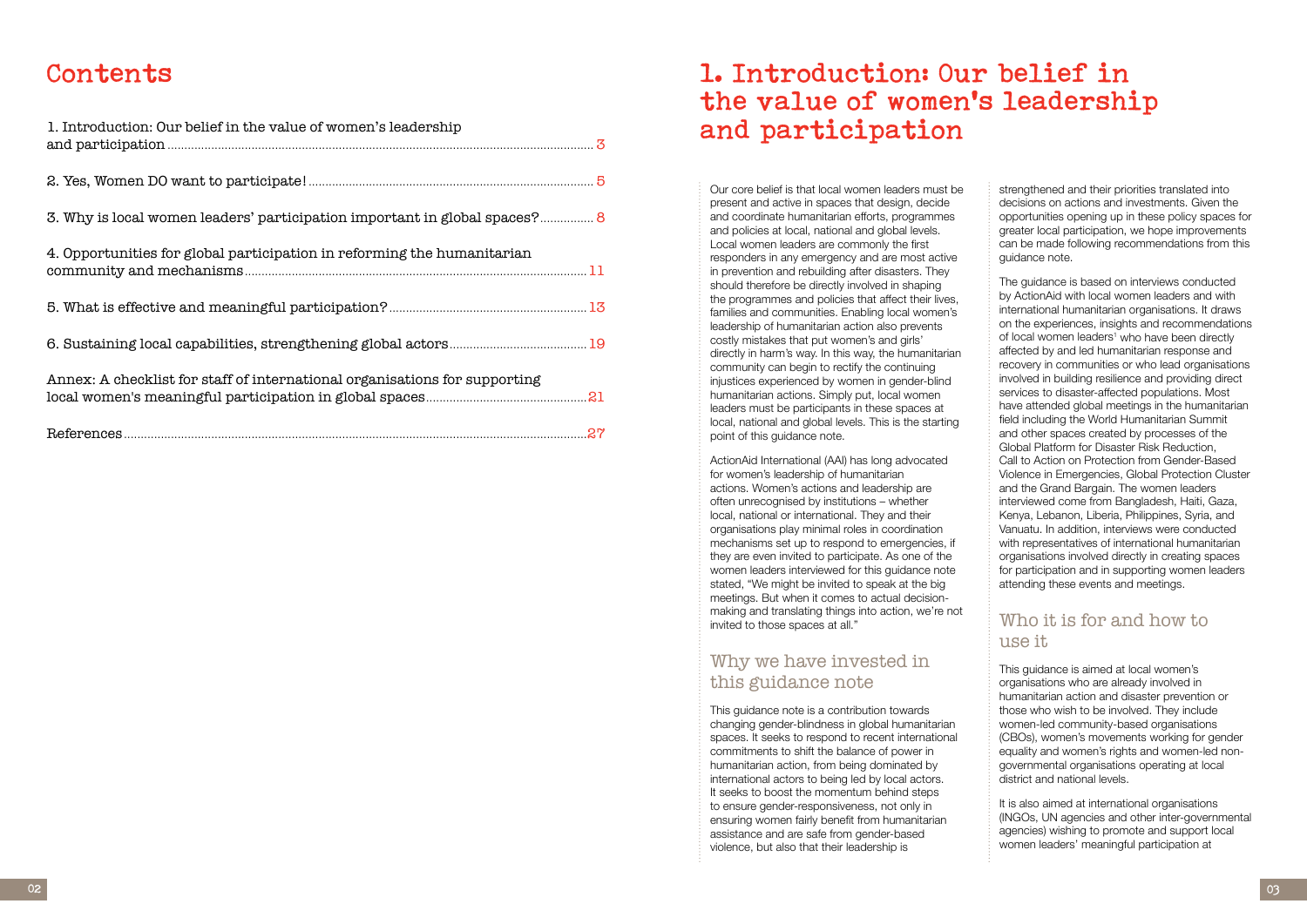meetings. These include conferences and other consultative, decision-making, planning and coordination spaces on humanitarian action, resilience-building and disaster reduction. They may be meetings at global, national or local level organised by governments, donors, UN agencies, INGOs, national NGOs and the private sector. Increasingly, some networks of local organisations are beginning to create spaces for coordination and capacity strengthening too, such as the Women's Emergency Network in the Philippines set up by 30 rural women's organisations and led by the Pambansang Koalisyon ng Kababaihan sa Kanayunan (National Coalition of Rural Women) and the Women Wetem Weta (WWW)

or Women's Weather Watch, set up by the Women I Tok Tok Tugetha forum in Vanuatu.

Although the experiences on which the guidance is based come mainly from the humanitarian sector, the guidance is also useful whenever local leaders – women and men - are supported and sponsored to attend events, meetings and conferences within and beyond the countries where they live in any humanitarian or development context.

### Overview of the guidance note

Section 1 provides an introduction to the guidance note.

Section 2 outlines the reasons and motivations local women leaders name for participating in meetings and events and then lists the barriers they face in doing so.

Section 3 explores five key themes underpinning the participation of local women leaders in global spaces.

Section 4 maps recent global efforts in reforming humanitarian response, especially in terms of gender mainstreaming and localisation.

Section 5 lists ten key practice points to promote the meaningful participation of local women leaders in global spaces. This includes aspects related to the support women may expect both from their own organisations and from the inviting or sponsoring organisation.

Section 6 sets out five recommendations for organisers to increase local women leaders' access and participation in global spaces.

The annex features a checklist for supporting local women's meaningful participation in global spaces. It is aimed at organisations wishing to sponsor local women leaders' participation and for organisers of global spaces.

The local women leaders were asked the same question. These are the reasons they gave as to why their participation is important:

There are few existing policies or practice guidance on supporting local participation in global processes. It appears that staff of international organisations mostly follow their instincts on promoting local participation. They rely on INGOs to have the right ethos and the local partners to get it right.

However, a number of agencies and networks are active in this area including:

> International activism: "I did not expect that I would go to a foreign country. I was more motivated to work due to having this opportunity. Bangladesh is a poor country, but it is being affected by the rich countries' industrial pollution. I expected to be able to express the injustice that Bangladesh suffered from at the conference (on climate change)." – Haoa Begum, Bangladesh

**Transforming gender norms:** "I was very happy to receive the invitation. But I had to get the permission of my family and my husband. It is traditional for Syrian women to ask permission from their families and husbands before going anywhere. We were all sitting together. They saw how motivated and excited I was for this trip. I told them the conference will help me gain more experience to achieve my future goals, offer me a lot of future opportunities, be more fearless and be confident since I was in a different community. I told them to keep the customs aside and get over the traditions since I will be doing something that would benefit the community…

- UNICEF, which has policies and guidance on child and youth participation and in relation to the participation of young people with disabilities.
- The International Disability Alliance, a global network of disabled people's organisations (DPOs), which is currently developing its policies on 'reasonable accommodation' to enable effective participation, and will follow this with relevant guidelines. Their draft checklist for inclusive workshops was used as the template for the checklist at the end of this document.
- The Global Platform on Disaster Risk Reduction, which has guidance on mainstreaming gender and strengthening women's participation in the 2019 Platform sessions. See box on page 17.
- See also the UK Gender Action for Peace and Security (GAPS) box on page 13.
- The Global Protection Cluster's Gender-Based Violence Area of Responsibility task team, which is in the process of publishing guidance on localisation and participation.

Access to information: "As a community leader, I always want to have new information, to be updated and to come back to share info – I also want to be involved in decision making. My main goal at the meeting was to be involved in decisions around humanitarian aid. Many people in the community have no confidence in NGOs who were doing things on behalf of the community especially in terms of humanitarian aid." – Jacqueline Morette, Haiti

## **2. Yes, Women DO want to participate!**

**Changing the narrative: "When you have more** local voices at international meetings, you have a different perspective to the space… Donors and other actors get to see that when there are more women responding, the approach is different. How effective our responses are – it's not documented. So being in those spaces, we change the narrative: this is what we've done, what we're doing, what we intend to do… When we have more collaboration – donors, INGOs, communities, we get to see more effective changes at the community. This is the main thing." – Naomi Tulay-Solanke, Liberia

During the interviews, representatives of international agencies leading humanitarian responses often asked the question: "Do women really want to participate in these global events?" The reasons behind the question are varied and perhaps convoluted. They range from concerns that participation is in many ways tokenistic and it may be too difficult and complex to change that; through to thinking that local women leaders are to busy and have more added value on the ground than speaking at a global event. A few also expressed doubts about the women leaders' agency and were concerned sponsoring organisations used them for their own agendas or as 'stunts'.

> **Recognition:** "I wanted to get recognition and exposure for ourselves as rural women in geographically isolated areas. We have difficulties in getting space at national level to get our voices heard. So it was a big opportunity to raise our profile at a global space – for them to know that there are rural women who act even though we are belittled. Even with Magna Carta on Women in the Philippines, we experience discrimination due to being rural women. People think, 'They're just

Confidence building: "On a personal level, since 2014 – I'm completely a different person, I feel like a leader, I'm courageous and can be at any place, even with politicians and ask them questions. I've become a strong person. I've acquired new info and experiences and have learned how to apply them in my work and life. I'm more capable and anxious to help others. If someone attends a conference, I guide them and tell them what to search for." – Roula Zaieter, Lebanon

(After), my family witnessed a difference – they saw how I changed a lot." – Goufran el Chaib, young Syrian refugee in Lebanon.

Affecting change: "My group chose me to go. They wanted me to represent their voices, tell the rest of the world our experience (of the drought) and to come back and share what I got from the meeting… I have a small shop to sell vegetables, fruits and potatoes, but I had to close it because no one could take care of it. I did not mind (lost income) because the assignment was greater – I was taking care of a whole community's plight, which I was part of. There was no other option because change has to happen. For the change to be there, it was inevitable for me to go to that meeting. And to get out of the cocoon, to get out of our holes. I wanted my community members to be free. We need to be freed from lack of knowledge and get skills to handle our situations." – Joyce Chepkoech, Kenya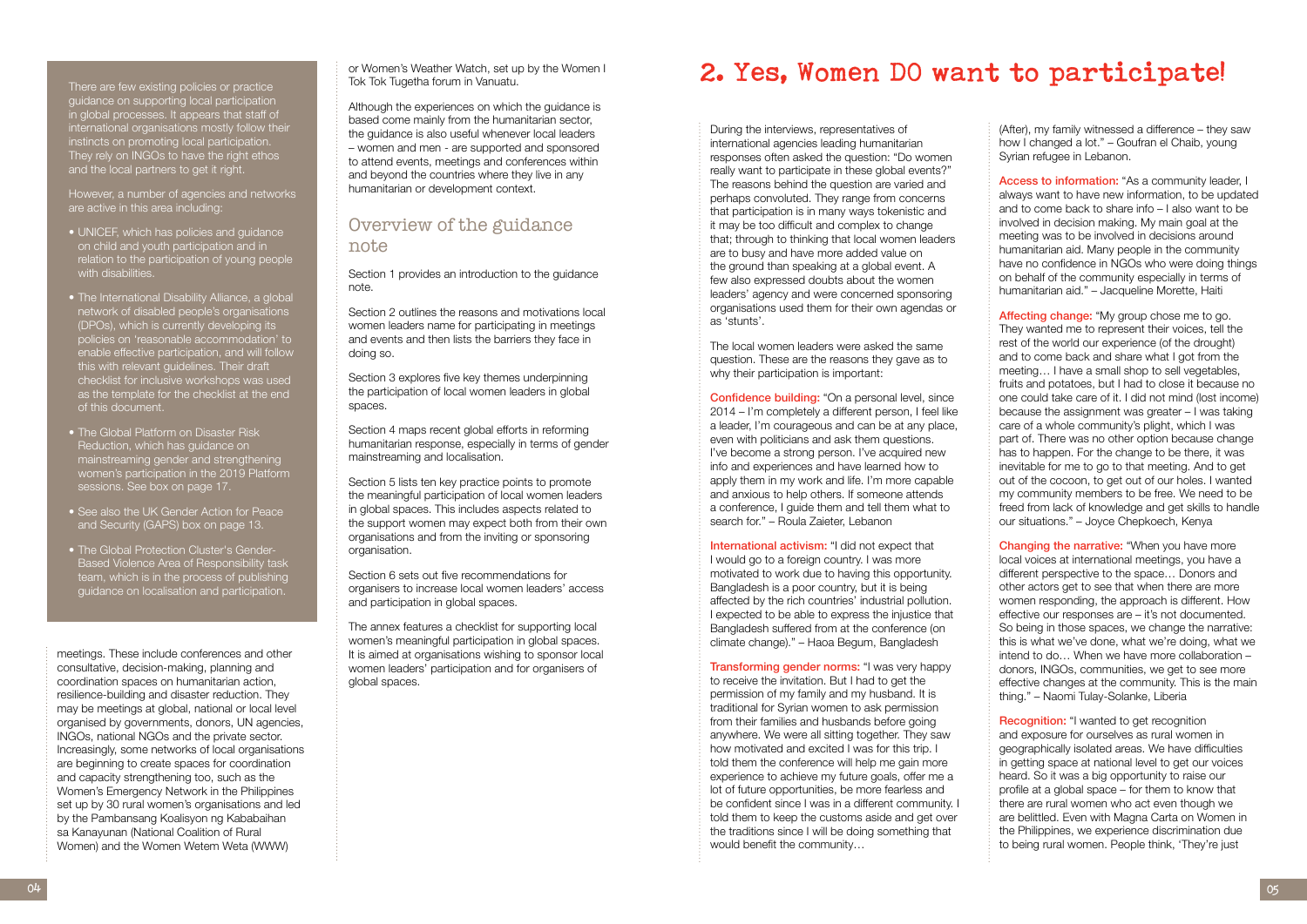people from the mountains.' (We are) small women farmers, small fisherfolk, indigenous people, women in informal sector, small retailers, so we don't get enough attention. Through our coalition, we want to take out the discrimination, also patriarchal and anti-feminist attitudes. We want to be recognised for our contributions to food production, and women-led DRR." – Luz Bador, Philippines

Making connections: "On a personal level, I've learned a lot to be part of other GBV platforms, networking, getting to know other actors that fund us later. Gave us good visibility – they know us from the Call to Action. But it comes at a cost – we don't have team members dedicated to this. This is a luxury for (our organisation)." – Saja Michael, Lebanon

### Barriers to participation

Both sets of interviewees (those working in international humanitarian organisations and local women leaders) agreed that the odds are stacked against women leaders' participation at local, national and global levels. There seem to be a number of reasons why women leaders may find participation challenging. They are summarised here in terms of the barriers that operate before, during and after meetings:

### Before the event or meeting

#### • Not understanding the whole picture: it is

often difficult for women leaders to understand and contextualise what is being discussed and to have an overview of the processes operating in global spaces. This would be difficult even if they had time for or were inclined to do their own online research on it (where they had the means to do so). Without additional support and assistance in understanding the context and background of such events, they feel what they have to say would not influence the discussions.

- Not having adequate preparation time: women leaders often are not given adequate time to prepare for participation (for reasons they could not understand). The requirements and length of time needed to organise travel are substantial, especially if participants are first-time travellers, come from low-income backgrounds, live in conflict areas or are refugees. Interviewees reported that so much of the preparation happens a day before the meeting is due to happen in a frenzy of meetings with their sponsoring organisations, when they have barely recovered from their travel.
- Lacking support from sponsors for women's own objectives: the women are acutely aware of who holds the power in enabling them to participate, especially at global meetings. They feel they could not ask for more support from the sponsoring organisation, don't want to be thought of as too pushy and don't want to risk disappointment when support is not given. Many are also unsure whether it is legitimate for them to set their own personal or organisational objectives. Often, there is no discussion about their own objectives in participation, nor the opportunities presented at the event that their organisations could explore. This causes awkwardness and hesitance. It emphasises for them the power imbalance with the sponsoring organisation.

• Having limited time: all the local women interviewed had previously spoken at global meetings – usually in side events, some in plenary assemblies. All knew beforehand that there was very limited time to say what they want to share – in part due to time also allocated to interpreting presentations and discussions. All the women interviewed wished they could be given more time, and those more experienced now question the format of such events, seeing this

### During the event or meeting

time pressure as a hindrance to their participation. This makes other activities outside of the sessions where women are speaking even more vital.

• Not understanding the language and/or jargon used at the meeting: the language and jargon used in these meetings may create barriers for women in contributing to discussions outside of their set speeches and the Q&A sessions that follow, where translation is often supplied. Not speaking the language used at the meeting is a major hindrance in engaging and networking with other participants outside of sessions. This can be tackled by providing translation support throughout the course of the event. The jargon used can also be exclusionary and not allow local women leaders to share their first-hand and valuable information.

### After the event or meeting

• Feeling excluded from the follow-up: even if they are asked to contribute to discussions, women feel they are not asked to participate in follow-up meetings. These meetings are where decisions are actually taken. Women therefore remain unclear as to how they, their organisations and communities will benefit from their participation.

"This last trip, I said my request – they accommodated me with my ticket. But I didn't ask them for anything else. I did not ask them to connect me with any organisations. Because there is cost attached to it, people are there for a reason, and I didn't want to inconvenience people and most are already busy.

Saying no doesn't go down well with any donor. This is why we don't want to ask for any extras." – Brenda Moore, Liberia

"They sent the itinerary – they were going for the cheapest flight. There was no choice really. The Air Maroc route was the cheapest route, the lay over time was very long, like 10 hours. I did not complain about that because that was the route they could pay for, I did not have a choice." – Joyce Kilikpo, Liberia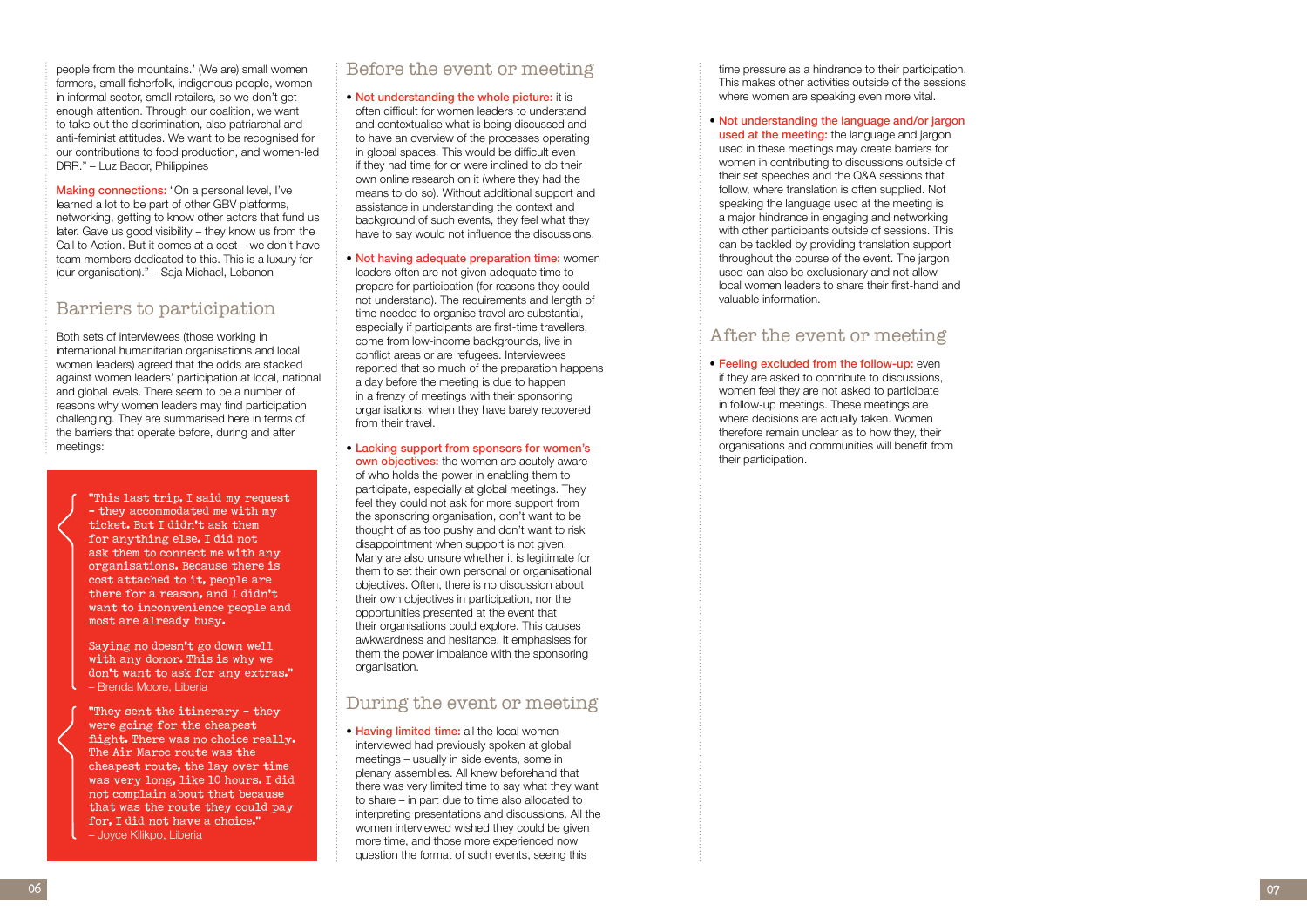## **3. Why is local women leaders' participation important in global spaces?**

There were five themes indicated by the interviews which are highlighted here to explain why local women leaders' participation is so important.

It's a matter of getting it right: "Our proximity" with the issues make us more qualified to respond – knowing the context, social, traditional, how we shape response." Naomi Tulay-Solanke, Liberia.

Local women and women leaders are the experts in understanding the needs and priorities of their families and communities – it is their lived experiences. They are the first to respond and set up strategies so their families and communities can cope with emergencies and are among the first to experience the impact of poorly designed and implemented humanitarian action. This field-level expertise needs to be brought into discussions and decisions on designs, plans, funds, coordination and evaluation of humanitarian efforts. One of the international humanitarian leaders interviewed said that local women leaders' participation prevents "us from getting it wrong" and engaging in "nonsense debates." Effectiveness of humanitarian response depends on the active involvement of local women in informing data and analysis; establishing what works and what does not and the priorities for action. Limiting their participation to only the local level makes national and global decision-making not only prone to mistakes but also to creating and embedding ineffectiveness.

humanitarian sector continues to be male-dominated and gender-blind. Many humanitarian actors misuse the imperative of timeliness and urgency ('we'll look at women and gender issues later' is a common impulse) when responding to emergencies. Other interviewees also reported on attitudes in the field, for example: "Staff claim they have no time to think and they think paying attention to women and gender issues is too complicated." So when agency staff convene meetings with local leaders, most do not ensure equal gender representation, and are willing to proceed without the inclusion of local women leaders.

#### It's a matter of holding people accountable:

"When I talked about our experiences, they saw for the first time, what localisation was about." Luz Bador, Philippines.

A long line of global summits has acknowledged the value of women's leadership in humanitarian action. In the last four years alone, the Sendai Framework for Action on Disaster Risk Reduction in 2015, the World Humanitarian Summit in 2016 and the reform processes instigated by it in the form of the Grand Bargain, along with the work of the Inter-Agency Steering Committee (IASC)<sup>2</sup> over many, many years, have repeated commitments to local participation, local leadership and gender equity in participation and humanitarian action.

It's a matter of building power: "I had a lot more understanding of the issues, of localisation, the global conversations… I had a better understanding of the dynamics of the UN system and adjusted my expectations." Saja Michael, Lebanon.

However, many humanitarian leaders admit that the

It's a matter of rights: "Participation - it's a right, full stop." Masumi Yamashina, UNICEF.

Some are concerned about challenging gender roles in a misplaced sensitivity to patriarchal culture and tradition. International actors continue to be dominant and capture the bulk of resources spent on humanitarian efforts. Insisting on local women leaders' participation in local, national and especially global spaces is about shifting existing norms, changing behaviours<sup>[3](#page-13-2)</sup> and business-as-usual attitudes. Supporting local women leaders' participation in global spaces chips away at male domination of the sector. It can lead to more spaces for more local women leaders to participate in the future. It can help ensure that women's humanitarian expertise and action is increasingly visible and required, and that in turn can enable more resources to be allocated towards supporting growth in women-led expertise. Global commitments then begin to be delivered.

From a young Syrian refugee learning to convince her family and husband to defy tradition, to a seasoned community leader mastering how to speak to international audiences, the effort in participating in global conferences is itself a journey of empowerment, of expanding knowledge, of strengthening confidence and self-belief and skillbuilding for the women involved. The experience also builds influencing power and the capability to act on the ground. One of the leaders spoke of being asked more for her opinion by local officials, which is a huge change in perception, enabling her voice to be heard more prominently in local matters. Participation in global meetings, as in the experience of this woman leader, could lead to long-term effects and changes in the local community afterward.

Everyone has the right to participate in decisions affecting their lives – in informing those decisions and in making them. This right is recognised under international human rights laws, including the International Covenant on Civil and Political Rights<sup>4</sup> and the Covenant on Economic, Social and Cultural Rights<sup>5</sup>, which both recognise, "All peoples have the right of self-determination… and freely pursue their economic, social and cultural development". The preamble to the Convention on the Elimination of All Forms of Discrimination Against Women<sup>6</sup> states, "that the full and complete development of a country, the welfare of the world and the cause of peace require the maximum participation of women on equal terms with men in all fields."

Subsequent declarations and frameworks for action have created international norms. These include the Declaration on the Right to Development<sup>[7](#page-13-6)</sup> which states "The human person is the central subject of development and should be the active participant and beneficiary of the right to development." This Declaration and more recent frameworks for action negotiated at summits from 2015 onwards, including the 2030 Agenda for Sustainable Development, the Addis Ababa Agenda for Action on Financing for Development post-2015, the Sendai Framework for Disaster Risk Reduction 2015-2030, the 2016 Agenda for Humanity from the World Humanitarian Summit, restate and re-emphasise the priority for women's participation in decision-making and leadership of every aspect of economic, political, social and cultural life.

"We've learned the spaces are very limited, not available for everybody. Let's make sure we're really sitting with the women… There are different frameworks. community consultations, community-based approaches (that can be used). Before a global meeting, a month before, a community-based intervention to hear from communities what they really want, ideally we have monitoring in place to get this info."

– Saja Michael, Lebanon

"From that experience of standing in front of so many people from different cultures representing the plight of my community – I found a greater courage that I did not think I had before. I'm no longer scared of any small meetings because I have conquered a bigger giant." – Amina Labarakwe, Kenya

"After coming back from conference, I got a new platform – I felt I had more value in my community, people respect me more, I have the scope to express myself more, the local officials ask for my opinion more… I got myself into a better place. I am now creating more opportunities for women – I'm giving opportunities to girls who can't go to schools. I'm now working on preventing early marriage." – Haoa Begum, Bangladesh

"In Bangkok, I saw that there was a disaster fund set up in some countries. I shared this with the organisation members; we created a bank account and created a disaster fund. The money comes from community people and group members, who contribute to the fund Tk 200 a month, every month. One year ago, we used Tk 30,000 from our fund for a rehabilitation programme." – Haoa Begum, Bangladesh

In addition, discrimination on the basis of sex or gender, age, disability and other vulnerabilities is prohibited by international human rights laws, to which most countries are signatories and have embedded in their own laws and constitutions. Governments as duty bearers must ensure that no one is discriminated against on the basis of their sex or gender in respect of their participation in political, social, economic and cultural life. They are also duty-bound to promote, protect and progressively achieve gender equality and non-discriminatory participation. They must actively prevent anyone or any institution from violating this right by denying participation of women through omission or in error. On the basis of both international and national laws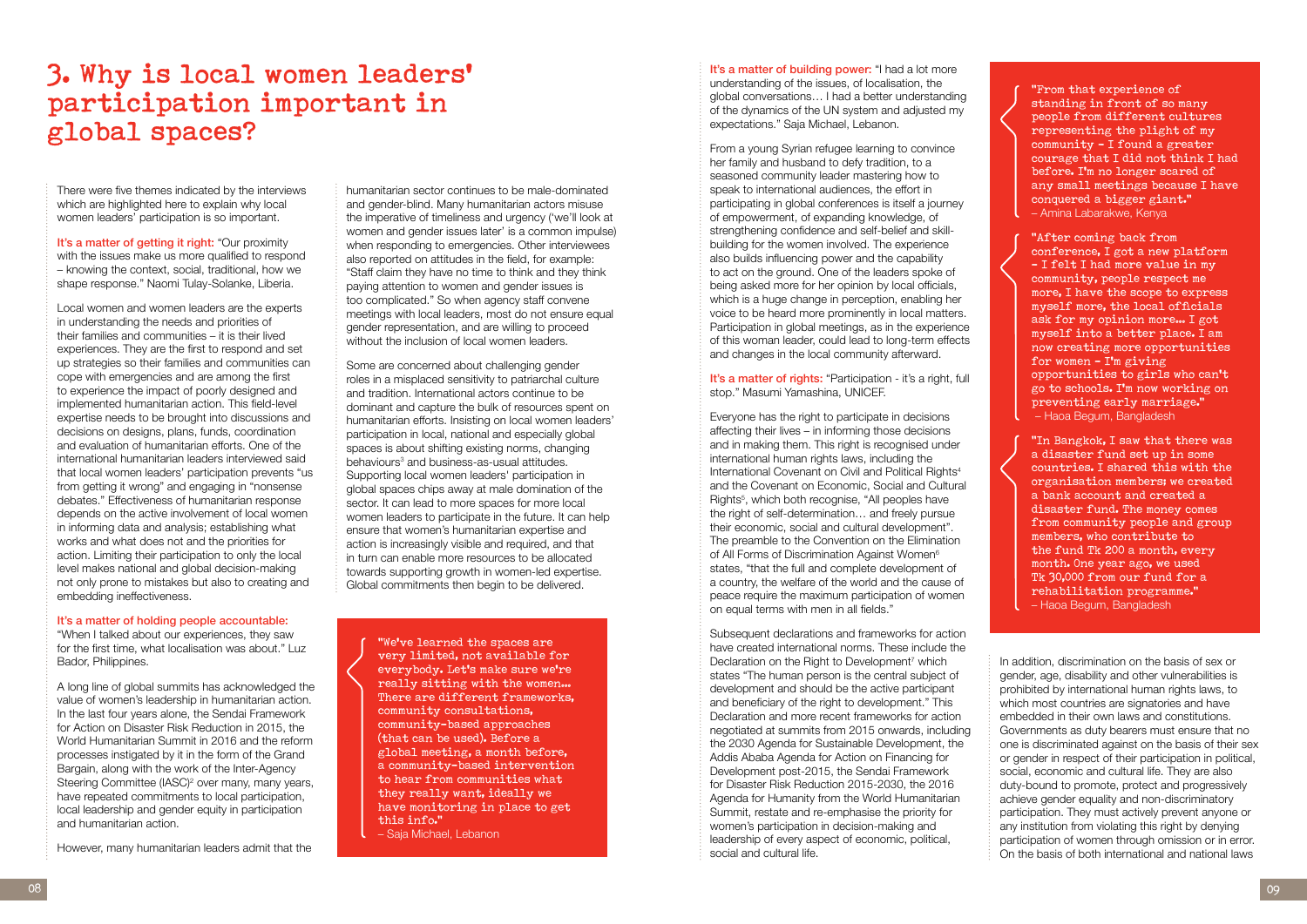and international norms and internationally agreed frameworks for action, women community members and leaders have entitlements to participate in development activities and in shaping, implementing and learning from humanitarian actions. This right is inalienable and indivisible and applies to whatever spaces for participation exists – local, national or global/international.

It's a matter of justice: "We want to be in the environment, the room where decisions are being made. We don't want them to make decisions on our behalf." Jacqueline Morette, Haiti.

Discrimination against women and other vulnerable groups which is entrenched in many societies leads to more women than men being harmed, maimed or killed when disaster strikes. In addition, in these vulnerable situations the risks of sexual violence carried out against women and girls multiply, even from some humanitarian actors with responsibilities to assist and protect them, as recent disclosures have shown. It could be said that, as a result, male-dominated humanitarian efforts actively put women and girls in dangerous or risky situations. Women's knowledge of the risks they face and their active efforts to keep themselves and their families safe from these risks need to be better understood, adopted, built upon and strengthened. This requires their participation in shaping humanitarian response and disaster prevention. Their participation is absolutely required to ensure that justice is served and gender-based violence against women and girls in emergencies are prevented in the future.

## **4. Opportunities for global participation in reforming the humanitarian community and mechanisms**

This section describes the significant opportunities for global participation which have arisen recently. It highlights international processes and platforms in which women could operate to improve humanitarian response.

## Opportunities for global participation

After almost three years of extensive consultations, the Agenda for Humanity set out in 2016 the major areas for action and transformation needed by global leaders and the humanitarian community to address and reduce need, risk and vulnerability. The World Humanitarian Summit (Istanbul, May 2016) was a pivotal moment to translate these areas into concrete changes in the way the humanitarian system operates. Two changes have particularly generated momentum and enthusiasm among humanitarian actors: the empowerment and protection of women and girls and the reinforcement of local systems.

Several UN agencies, national and international NGO and donors strongly support these two changes promoting women and girls' and local women-led organisations' participation in preparedness and response work. There is growing evidence that local women responders' actions lead to more contextualised and effective humanitarian action. A few organisations also believe that their actions contribute in the long run to make gender relations in crisis-affected communities fairer and transform the humanitarian system. This group, which includes ActionAid, perceives women-led localisation as a key part of a feminist approach to humanitarian action. They are calling for a radical shift in power relations and resources to ensure that women's leadership and agency is at the centre of humanitarian work.

The Grand Bargain and the Global Protection Cluster are two international processes and platforms where this discourse on women's leadership and localisation is progressing, despite barriers and difficulties, and becoming a reality through concrete actions:

- The commitments to localisation in the Grand Bargain document are coupled with proposals from several signatories to mainstream gender into the agreement. UN Women coordinates this gender mainstreaming work among the 59 signatories, which include NGO networks such as the NEAR Network and the International Council of Voluntary Agencies (ICVA).
- The Global Protection Cluster also intersects gender and shifting power to local organisations via a localisation task team in the Gender Based Violence area of responsibility. This work is coordinated by CARE and ActionAid.

### Creating more space at the table

A greater participation of local women leaders in these two processes and platforms would support better and more realistic policy decisions and cascade them to the operational level. This participation needs to be sustained and linked with national level processes to be meaningful. This requires that disaster management agencies from crisis-affected countries and their international counterparts open humanitarian coordination mechanisms to local women leaders and their women-led organisations. National humanitarian coordination bodies and their leadership must be reminded of gender and localisation commitments made at international level, such as those set out in the Inter-Agency Standing Committee (IASC) Gender Accountability Framework.

Women's participation at country level in Humanitarian Country Teams, UN Humanitarian Response Plans and Clusters will make the response more effective. It will also enrich the participation of those local women leaders and their organisations in global humanitarian spaces. They will be able to make valuable contributions in meetings discussing the transformation of the humanitarian system, as well as in events in which the international community gathers to find solutions and funding for a specific humanitarian crisis.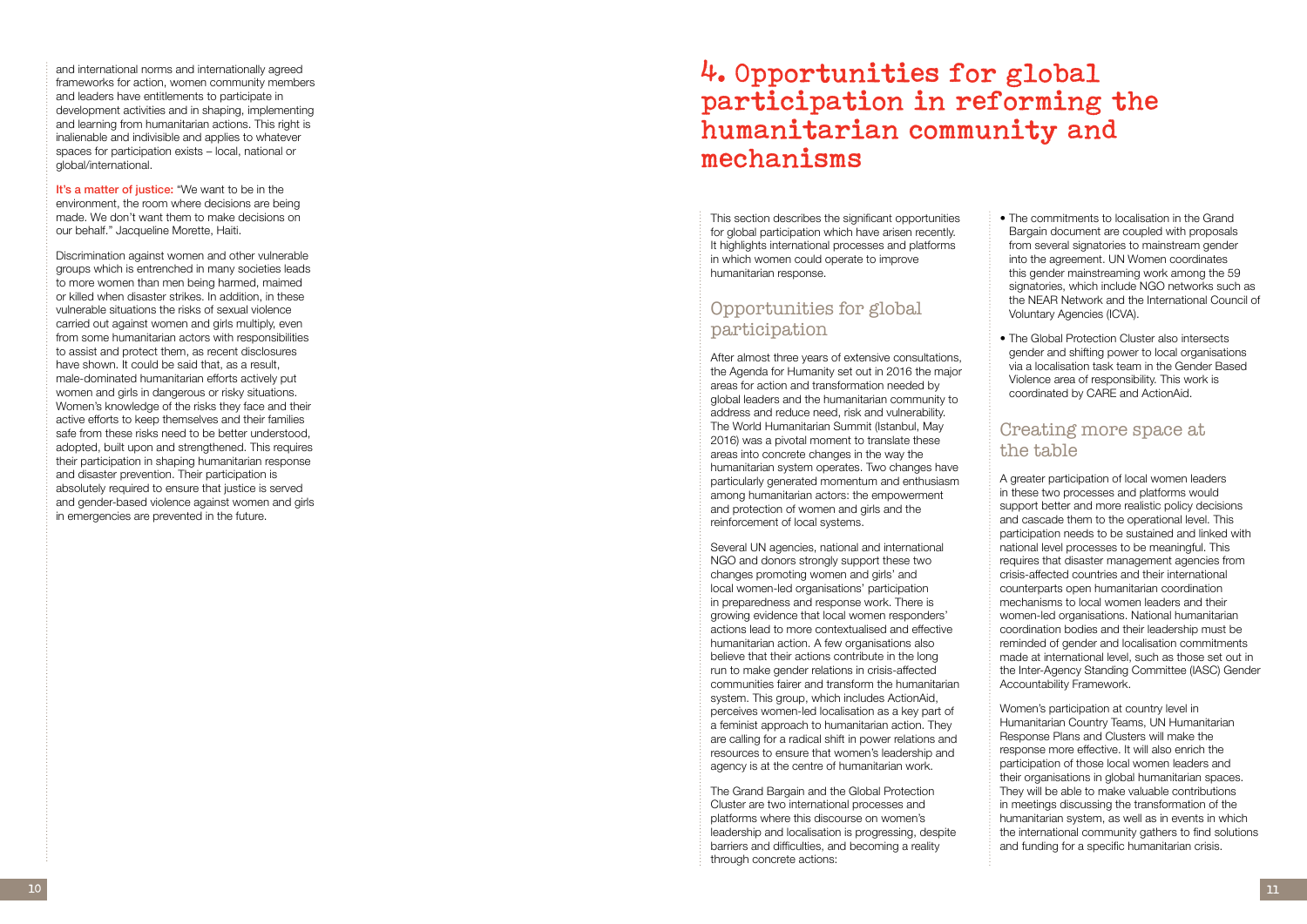The national women's humanitarian networks that exist in Bangladesh, Philippines, Liberia and Vanuatu could call for the greater participation of women and their organisations in national coordination and decision-making humanitarian and development spaces. They could also join forces across the country networks and seek a place at the table in global humanitarian spaces. International NGO and UN agencies could support this ask and invite these networks to their annual meetings. This would provide a platform for all parties to learn from each other and to plan together the urgent changes required in the humanitarian system to make it more open, fair and inclusive.

> Making the most of their opportunities for participation is a common concern for the women leaders interviewed. For them, however, there is no doubt that their participation will be put to good use when they return to their communities. It is outside the remit of this guidance note to track the cumulative effects and changes linked with women leaders' participation at the various global events over time. However, the women leaders interviewed referred to a range of follow-up actions taken when they returned home to their communities, including:<br>• Instigating the formation of a national network

## **5. What is effective and meaningful participation?**

Based on the interviews conducted, women leaders and those leading international agencies' humanitarian work agree that meaningful participation has to be measured against the actions and outputs that follow from participation. International agencies asked in the interviews, "What's the follow-up action from the women's participation?" A few were worried there would be little to show for the investment in getting the women leaders to the conference. In a world of finite resources, some were concerned they could not justify spending on women leaders' participation at global meetings when faced with more pressing needs of survival in humanitarian settings.

- or coalition of women leaders in humanitarian actions
- Putting in place project ideas they learned from other participants, such as creating a disaster fund from monthly contributions from a group of community members
- Reporting back to their organisations on what they learned at the meetings and considering what their organisations can act on
- Sharing information with the local government leaders and area chiefs that they had gathered at the conference
- Sharing their experiences and advising other women who are about to go to conferences
- Keeping in touch with some of the women leaders they met, continuing the sharing of experiences and problems/solutions.

Indeed, the immediate and medium-term utility of the global conferences to their organisations

The UK Gender Action for Peace and Security (GAPS) network defines meaningful participation in the following ways:

Such participation:

1.will influence decision-making (i.e. is not tokenistic);

2. is open to women's own responses (i.e. is not directive);

3. ensures women are fully informed and consent to engaging;

4. provides capacity building support to facilitate their engagement if needed (i.e. it is accessible);

5. is part of an ongoing process (i.e. is not a one-off exercise);

6. is inclusive of marginalised and disadvantaged women;

7. includes women in sufficient numbers that they can visibly contribute.

"Beyond Consultations: A tool to promote more meaningful engagement of women in fragile and conflict-affected states" can be consulted at: https://www. beyondconsultations.org/.

and communities are foremost in the leaders' minds when they consider how meaningful or effective their participation is or could be at any global meeting. For the women leaders, the clearer their own personal and community/organisational objectives are for participation, the more meaningful and effective they view their participation to be. Put in another way, 'purposeful' participation in global spaces results in 'meaningful' participation and leads to real world actions and changes on the ground.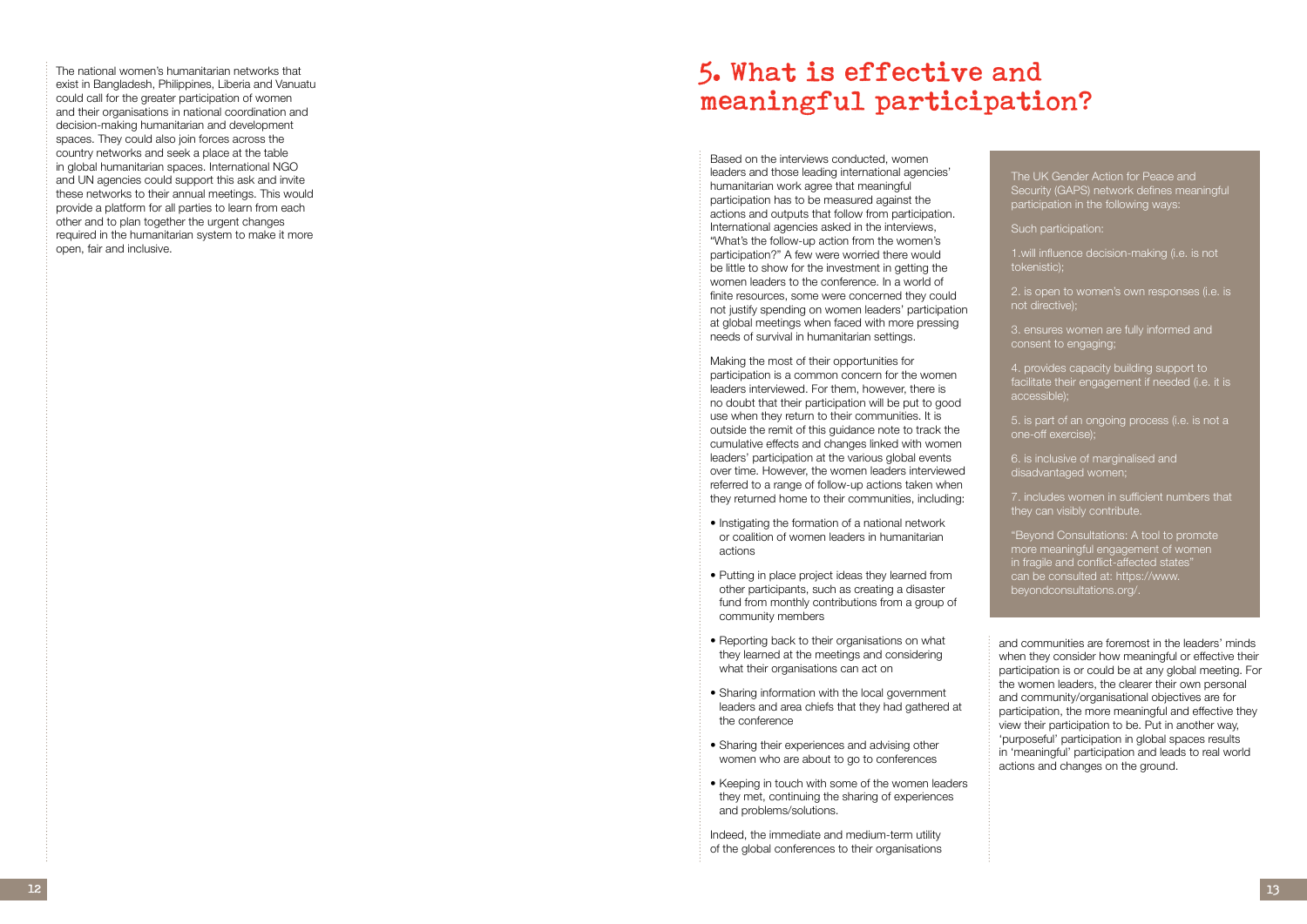## Recommendations for women leaders and sponsoring organisations

Ask the inviting or sponsoring organisation for the agenda and programme of the meeting to be sent at least a month in advance. Ask also why the meeting is being held, what discussions are going to take place, what or when decisions will be taken, who is going to attend, who are the important organisations they need to meet, how would the outputs of the meeting link to anything they are involved in on the ground. Ask also to have a clear point of contact to raise questions about the event or meeting. This information is best shared through discussions rather than only through email since language and ways of learning play a part in capacities to comprehend specialist information. Also, in some places there is no access to the internet. Ask for agenda and programme materials to be translated and presented in easy-to-read format<sup>[8](#page-13-7)</sup>.

To ensure 'purposeful' participation, the women leaders recommend ten actions for themselves and the organisations that invite them or sponsor them to attend meetings in global spaces. These are:

#### **1. Understand the context of the meeting as fully as possible.**

#### **2. Discuss organisational/community objectives at the global event with their organisations and with the sponsoring organisation.**

Ask their organisation for support in setting objectives for their participation. Ask the sponsoring organisation to share and support women's objectives, just as women participants are assisting the sponsoring organisation to achieve its own objectives with and through their involvement.

**3. Understand what opportunities are available for sharing their experiences and what additional opportunities can be created at the meeting for sharing problems and/or solutions and learning from other countries' experiences.** 

Ask the inviting or sponsoring organisation what speaking slots are going to be made available

and the time allocated for their slots, what other discussions are happening where they can attend and contribute, and what influencing and networking opportunities can be created together at the conference. Ask the sponsoring organisation for assistance in creating these additional learning, influencing and networking opportunities to enable women to fulfil their personal and organisational objectives. If necessary, ask for support from another trusted leader or organisation to communicate these points to the sponsoring organisation.

#### **4. Develop and practise speeches with their organisation.**

Ask members of their organisation to contribute ideas, stories, examples, images for their speeches. Consult the community or the organisation about the key messages they need to deliver at the conference, and practise the speech in front of members of their organisation. This is so that organisation and community members know what is being said on their behalf. It also helps to engage the members and makes them more curious, expectant of and hopefully receptive to the information their leader will come back with from the meeting.

#### **5. Prepare and bring information materials from their community and organisation to share at the conference.**

Materials such as photographs, drawings, posters, video, information leaflets, evaluation reports help deliver messages about the work of their community and help raise the profile of their work and approaches to other participants at the conference. Ask the sponsoring organisation for assistance with creating spaces and opportunities for displaying or distributing these materials.

#### **6. Understand the terminology that will be used at the conference.**

Ask the sponsoring organisation to discuss the key concepts and words that will be used at the global event as this helps to improve understanding of the context. This 'language training' can be done in pre-meeting preparations a day or two before the start of conference. When needed, ensure that professional translation support is available throughout the conference, when women leaders are speaking, contributing from the floor, and to support their networking efforts.

#### **7. Develop common key messages with other women leaders being sponsored and with the sponsoring organisation.**

Ask the sponsoring organisation to bring together all the women leaders in a pre-meeting so they can understand the diversity of their situations and find common messages to deliver at every opportunity they have during the event.

#### **8. Develop a joint 'influencing' plan with the sponsoring organisation and decide how to put it into action across different global spaces.**

Changes in humanitarian policy and practice do not happen through discussions and agreements in one conference, as past experience has shown. Ask the sponsoring organisation to co-develop an 'influencing' action plan and map out the national and global spaces where local leaders' efforts are needed to advance the influencing agenda. Ask donor organisations to invest in this action plan.

As one leader suggests, "I would rather do six or seven trips for one thematic area, and I will be part of the decision-making and I will feel I have accomplished something, contributed to something, instead of being tokenised to attend several different conferences on different themes. My personal opinion, I'd rather do it on one thematic cause, handle it from A-Z and be part of the decision-making. Might as well see the fruit of the efforts I am contributing."

#### **9. Network with other leaders, meet with donors and other decision-makers.**

Much of what will make the experience of participating in global spaces memorable and directly useful are the one-to-one conversations that happen at the sides of the formal sessions. If language is a barrier (as many of the women leaders say it is), ask the translator to accompany them in approaching anyone they wish to speak to. Ask the sponsoring organisation to set up informal and formal networking opportunities, like a joint lunch, coffee break or dinner. This will provide opportunities for closer interaction with other participants doing similar work, and with other international agencies and donors, or with government delegations of the women's countries. Many of these government officials may not be familiar with the work happening in their country's communities.

#### **10. Enjoy yourself!**

Travelling to another country to participate in discussions is also an opportunity to open the senses to other stimuli, expand the mind and feed the soul. If there are any organised tours of parks, museums, etc. offered by the event organisers, take advantage of these. If there are no organised tours, ask the sponsoring organisation to assist with setting one up.

"When we go on our own, we advocate for our own country's needs. How do we make sure that national actors can come together and find the similarities (in their situations)?... The people we're addressing all have global perspectives. They've been talking to each other for the last 10 years. When we come together despite our differences and create our common messages of what we want global actors to do, then there's strength in that. We're more impactful." – Saja Michael, Lebanon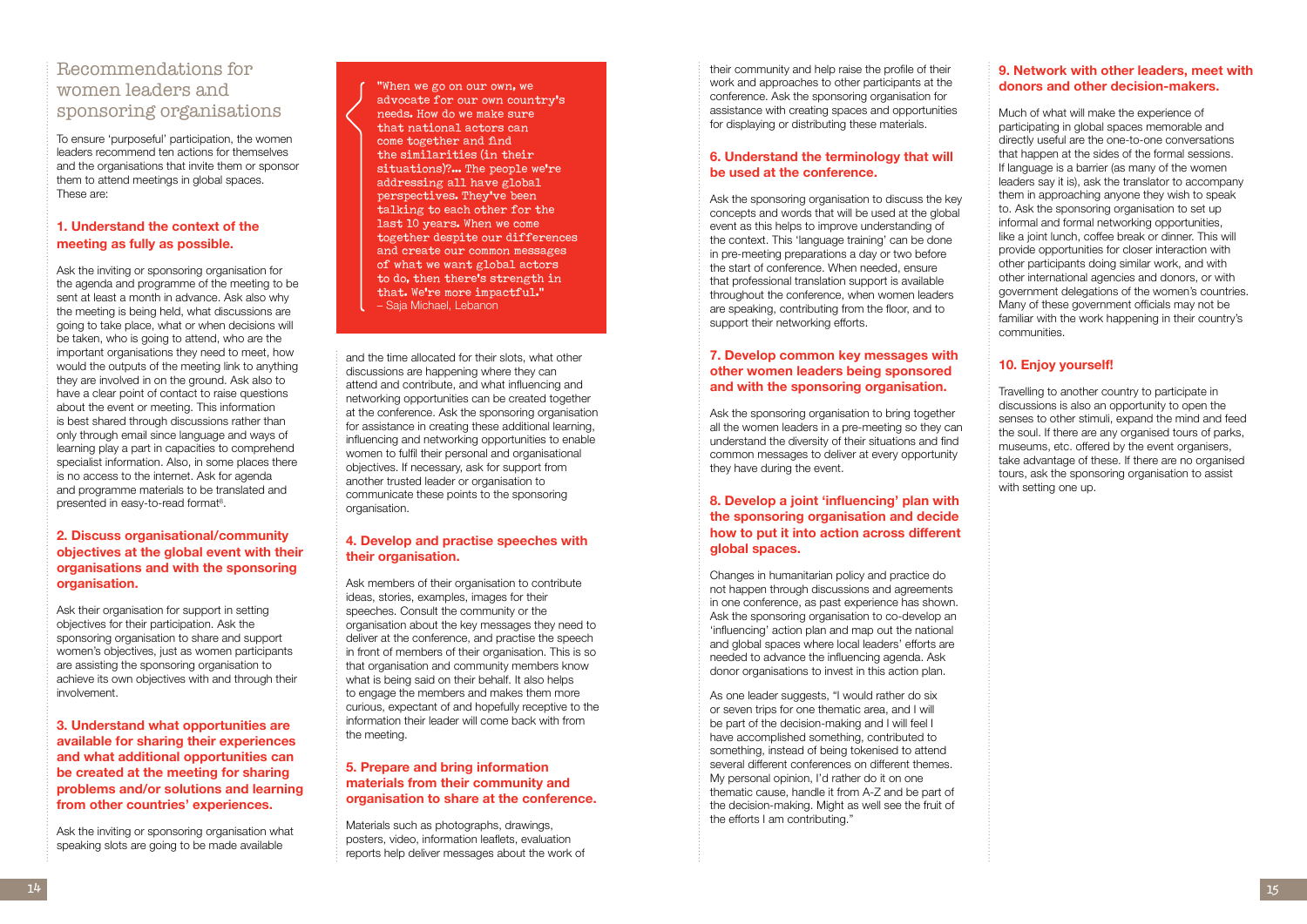## Recommendations regarding practical assistance to enable women leaders to attend global events

The ten recommendations above assume that the sponsoring organisations will provide adequate and appropriate types and levels of practical assistance to the women leaders. This would enable them to leave their communities and participate at a global event, secure in the feeling that they will not be worse off when they do.

This depends in part on women leaders being confident to discuss with their sponsoring organisations the practical assistance they need in order to attend the global event. They may call on the support of other leaders in their organisation to do this.

to be invited to participate in the global platforms. Organisers should make clear their reasons for involving local women leaders, and how they expect women leaders to contribute to deliberations and decision-making in the spaces they create. Most importantly, the costs associated with local meaningful participation should be included as a regular budgetary item in any global event being planned. This includes costs for translation, materials such as programmes and agendas in easy-to-read and other formats, practical assistance and financial support (such as reimbursement of loss of income due to attendance at meetings).

It is recommended that organisers reach out directly to local and national women-led organisations active in humanitarian efforts, to women's organisations and to international NGOs active in supporting women's leadership in humanitarian action for assistance with shaping formats that enable better participation. Inviting local voices into spaces and not giving them adequate time and appropriate platforms from which to communicate their messages and share their approaches is ineffective for all participants. Organisations that support local actors to participate in these global spaces must advocate for and help devise new formats to make the contribution from and participation of local actors more effective.

#### **2. Move beyond a tick-box exercise on inclusion.**

Invite local/national actors into global working groups and task teams. Make sure there is enough preparation for the local/national actors so they can perform their global role adequately. Local actor preparation includes making sure they grasp the full context of their global role and the concepts/ key words/jargon that will be used. It should also include helping local actors appreciate where their local/national knowledge of context and approaches can contribute to the work of the group. Make sure also that meeting times are not detrimental to the effective participation of the local/national actor. The simple action of not making the local actor the last to speak at a session also signals the value being given to their contributions.

#### **3. Invest in expanding the pool of local actors engaged in global spaces and the range of global spaces local actors can participate in.**

Many interviewees from international agencies are concerned that they work with a relatively small pool of local/global actors, especially women leaders,

who can be 'nominated' to participate in global events in the humanitarian field. Increasing the number of women leaders needs to be done in a concerted way, beginning with creating programmes that build women's leadership in humanitarian action at local and national levels. For example, the Women's Environment Network of local women leaders in humanitarian action instigated by PKKK in the Philippines, the Women-Led Organisations Humanitarian Network in Liberia, the Women's Humanitarian Platform in Bangladesh, and Women I Tok Tok Tugetha (WITTT Forum) in Vanuatu<sup>9</sup> need to be supported and emulated in other countries. Programmes being rolled out by UN agencies on supporting women's leadership in humanitarian action – whether with government, parliament or civil society, will also help to expand the pool of leaders.

A coordinated effort is necessary from international organisations, national women-led organisations, international NGOs who work directly with local and national organisations to identify local women leaders who are active and connected to their local constituencies or communities and who can be supported with training and mentoring for participation in humanitarian global spaces.

This type of training could begin by enabling women to participate in national level humanitarian mechanisms, involving them in the preparation of national humanitarian response plans, for example. Local women leaders could also be invited to participate in national level and regional level fora, training and learning exchanges to help further develop global perspectives.

#### **4. Provide preparatory meetings where local women leaders gain a fuller understanding of the context of the global event.**

A day or two before the official start of the global event/meeting, organisers of the event should organise a preparatory meeting to orient local women leaders to the global event. This orientation needs to include what issues will be discussed, who will be attending, whether decisions will be made at the meeting and if not, where decisions will eventually be taken.

Organisers need to be mindful of the power imbalances that exist between international actors and local actors. The orientation should therefore also include input on terminology to be used at the meeting including jargon and acronyms. International actors can provide this type of information, acting as a bridge for understanding so that local actors can comprehend what is happening and contribute

The UN's Office for Disaster Risk Reduction has produced a quick guide on fostering women's participation in the 2019 Global Platform on Disaster Risk Reduction, including:

#### **Promoting Gender Parity Panels**

Gender Parity Panels during Global Platform sessions are expected to lead to an equal representation between men and women in functions as varied as sessions chairs, panellists and moderators.

#### **Giving a voice to women in Global Platform discussions**

Women will be encouraged to take active leading and speaking roles throughout the 2019 Global Platform discussions - in formal sessions as a (co)chair, (keynote) speaker, moderator, facilitator or discussant from the floor. Women have been invited to join the Organizing Teams of the 2019 Global Platform substantive sessions (High level Dialogues, Plenaries, Special Sessions) to help shape these discussions and to promote gender-sensitive discussions to take place throughout the organisation process. There will also be a Special Session on Women Leadership in Disaster Risk Reduction on Day 1 of the formal programme of the Global Platform.

#### **Building informal women's group discussions and consultations**

These include:

- Preparatory days for informal discussions and consultations among women and women's groups so they can position and prepare themselves for discussions during the formal programme.
- Side events to promote gender equality, parity, women empowerment and leadership in DRR. The outcomes of the side events will be reflected in the Global Platform proceedings.
- Interactive sessions to showcase women's work and achievements in DRR and learning labs for peer-to-peer learning.

#### Practical assistance includes the following:

- Practical and financial assistance in getting travel documents on time, such as passport, visas, and any other supporting documents
- Financial assistance for the family if the woman is the main bread-winner for their household and they are a daily wage earner, or income is dependent on daily work/production/ sale of service or product – especially when they will be away for a length of time.
- Assistance in arranging for the care of their children and whether there will be costs to be covered for childcare.

## Recommendations for organisers of global spaces

The women leaders and interviewees from international agencies have the following recommendations for organisers of global spaces to promote and support the meaningful participation of women leaders:

#### **1. Invest in local participation in global spaces.**

From the outset, planning and budgeting for the global spaces must include mechanisms for local engagement with women and for women leaders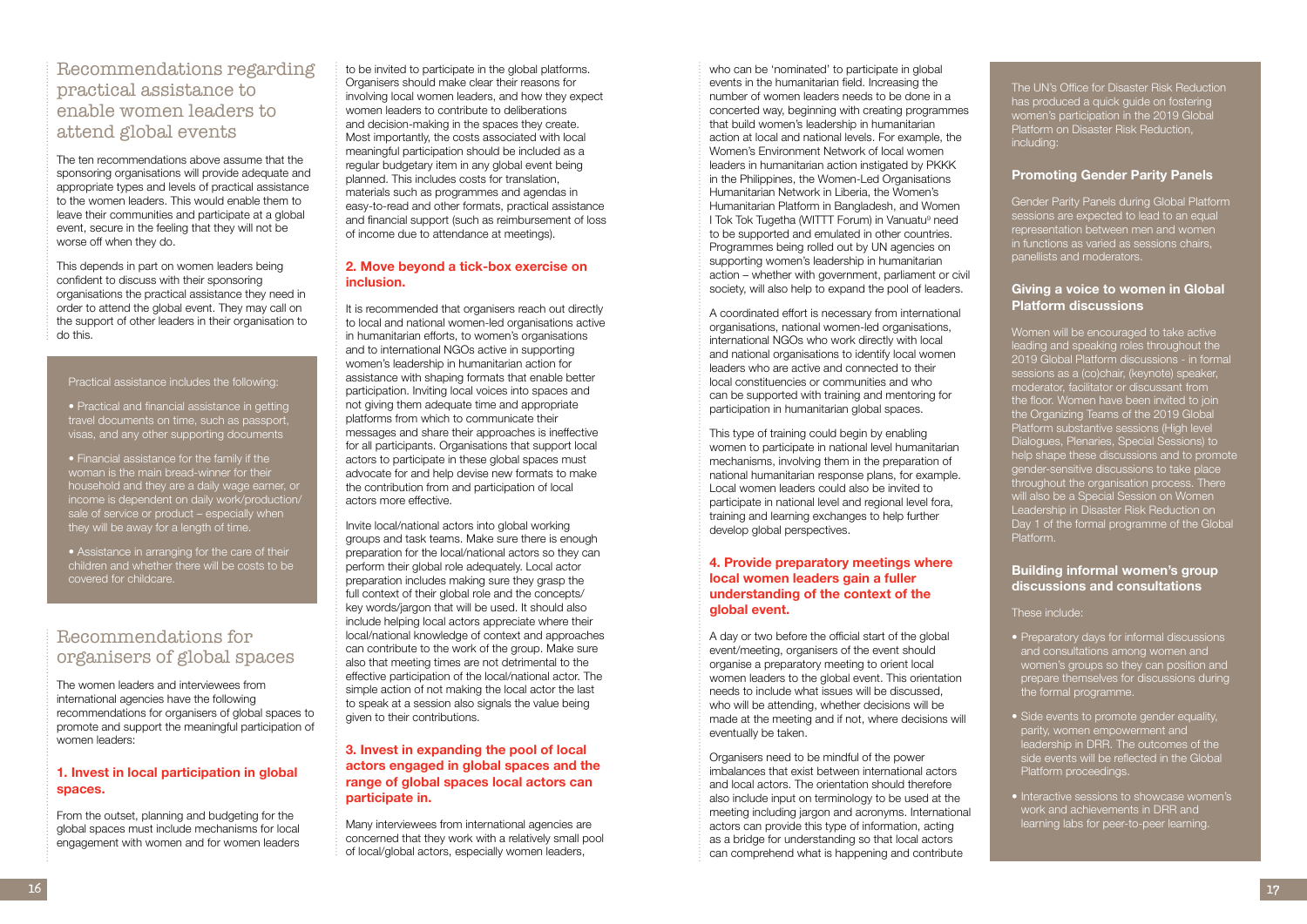as much as they can to building new humanitarian policies and practices. This briefing process mirrors the way that international agencies arrange to get briefings from a number of local/national actors, often visiting them at their offices, when they want to understand a specific national or local context.

These preparatory meeting schedules should be included in the programme information for the main event.

#### **5. Train coordinators of global spaces such as working groups, task teams or chairs of sessions in inclusive practices.**

Not all international actors currently leading or coordinating global spaces have experience of field-level work or actively engage with local/national actors. Coordinating international working groups that involve local actors and chairing meetings involving local actors require additional skill sets, sensitivity and responsiveness to what is and is not happening at the group space or in a session. The need for training is stronger especially where coordinators/organisers use virtual spaces such as e-conferencing, webinars to conduct business. They need to learn how to chair effectively to ensure that everyone is able to contribute and not prevented by technology to participate fully.

## **6. Sustaining local capabilities, strengthening global actors**

All the women leaders interviewed are involved in local mechanisms set up by their governments to coordinate humanitarian response during emergencies, such as local cluster meetings, village administration-level disaster preparedness councils and municipal disaster risk reduction and management committees. However, none are involved at the national-level humanitarian response coordination mechanisms. The organisations they represent have been involved in disaster-related needs assessments and analyses and some are especially active in establishing GBV-related responses and prevention during emergencies. Depending on where they are from, they are experienced in responding to and reducing risks to natural disasters caused by earthquakes, hurricanes/typhoons, climate change effects or navigating in situations of persistent crisis due to conflicts.

Their involvement in global spaces is intermittent and peripheral to their daily lives and work. And depending on how much exposure they have had to the international system and its actors, their knowledge of issues, agenda for reform and roles they play in reforming the humanitarian system is patchy.

As the preceding sections show, it does not have to be this way.

It is useful to be reminded of what an international agency interviewee said, "We need to be careful about the dichotomy of local and global. We are all local. Global does not exist – it is one point in one place. The tendency to make this dichotomy undermines the power of local. Because we are saying you will be successful if you are global. The most local voice gets an impact more at the global level. Global is a congregation of local. Let's re-state international solidarity. The reason I do this work is because I want to be in solidarity with my brothers and sisters who are suffering. This is a chain of solidarity, the global chain of individuals – why you need local voices in the global. They are part of the chain of solidarity. The global is formed from that."

Two recommendations bear restating from both women leaders and international agency

interviewees to sustain local capabilities for global engagement. These are:

#### **1. Invest in mentoring and skills training for women leadership in humanitarian action.**

The women leaders do not underestimate the amount of knowledge they want to build to enable them to participate meaningfully in global spaces. Apart from training, many want to be mentored on the global humanitarian system and the needs for reform. More often than not, what the women want are a series of conversations and a mapping out of the processes for them.

They also want specific skills training and guidance, especially around communications such as public speaking and speaking to media. They want facilitation and guidance so they can deliver their messages with impact.

#### **2. Involve local women leaders in systematic and planned influencing efforts to boost momentum for reforms to the global humanitarian system.**

Women leaders want to play their part in reforming the humanitarian system but are critical of the practice where they are engaged in what appears to be separate or disconnected attendance at global events.

Many are interested in more systematic and planned influencing action, which they know need to build on past actions. They cannot plan global actions at present, but in partnership with international organisations willing to work with them in these ways, they are ready to participate and play their parts.

## A final word

Local women leaders and the international actors interviewed are passionate and brimming with energy to contribute to reforming an international humanitarian system where ineffectiveness is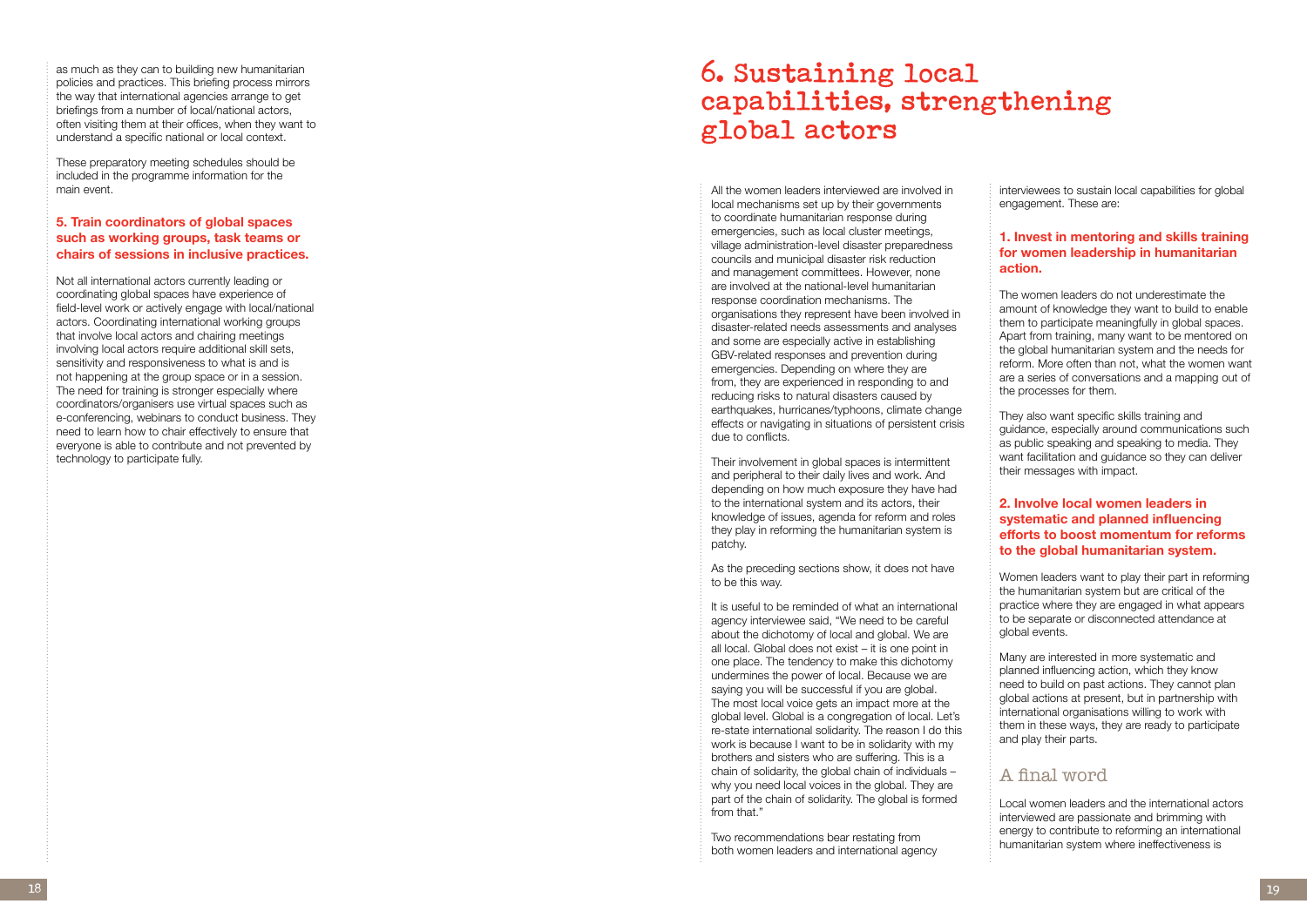This checklist is for use by staff of sponsoring organisations who want to support local women leaders' meaningful participation in global humanitarian (and development) spaces<sup>10</sup>.

embedded. There is more than enough energy out there to address systematically the barriers that prevent meaningful participation from local actors, particularly local women leaders in global decisionmaking and leadership of humanitarian action. The recommendations from local women leaders in this guidance note is a collective contribution to creating a better humanitarian system.

## **Annex**

| Questions for supporting<br>organisation                                                                                                         | Yes/<br>No | Comments                                                                                                                                                | Actions to be taken<br>by sponsor |  |
|--------------------------------------------------------------------------------------------------------------------------------------------------|------------|---------------------------------------------------------------------------------------------------------------------------------------------------------|-----------------------------------|--|
| <b>General questions</b>                                                                                                                         |            |                                                                                                                                                         |                                   |  |
| 1. Have speaking slots and other<br>forms of participation been secured for<br>women leaders?                                                    |            | This will require<br>advocacy with the<br>organisers of the event/<br>meeting.<br>Check if budgets were<br>allocated to support<br>local participation. |                                   |  |
| 2. Are the speaking slots at a suitable<br>time for participants?                                                                                |            | Last speakers often<br>get bumped off due to<br>sessions over-running.                                                                                  |                                   |  |
| 3. Is there a budget for supporting local<br>women leaders' participation at the<br>event?                                                       |            | Where will the budget<br>come from?                                                                                                                     |                                   |  |
| 4. What is the balance of participation<br>between the local women's<br>organisation, the local ActionAid partner<br>and ActionAid at the event? |            |                                                                                                                                                         |                                   |  |
| Pre-travel practical/logistical arrangements                                                                                                     |            |                                                                                                                                                         |                                   |  |
| 5. Is the participant a first-time traveller<br>requiring a passport?                                                                            |            | Days needed for<br>passport processing                                                                                                                  |                                   |  |
|                                                                                                                                                  |            | Types of documents<br>needed for passport<br>processing                                                                                                 |                                   |  |
|                                                                                                                                                  |            | Passport processing<br>fees and local travel<br>costs needed for<br>passport application                                                                |                                   |  |
|                                                                                                                                                  |            | Other support needed<br>by participant to get their<br>passport in time.                                                                                |                                   |  |

A checklist for staff of international organisations for supporting local women's meaningful participation in global spaces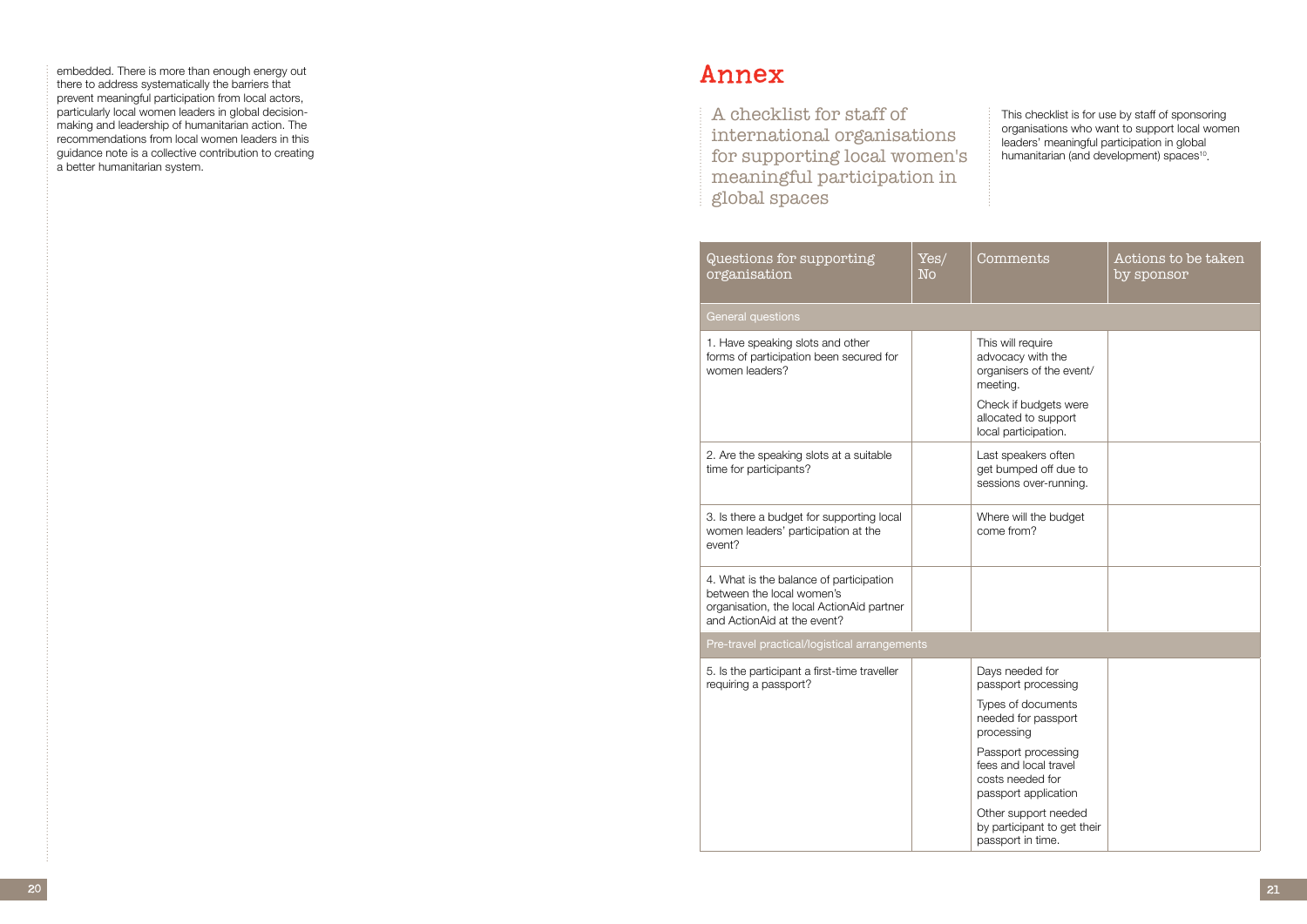| 6. Can visa requirements for the<br>participant be expedited?                                                                                                                                       | Days needed for visa<br>processing<br>Types of documents<br>needed for visa<br>applications<br>Facilitation from official<br>bodies to fast track visa<br>applications<br>Bank requirements to<br>support visa applications<br>may require a temporary<br>loan to show a healthy<br>bank balance |  |
|-----------------------------------------------------------------------------------------------------------------------------------------------------------------------------------------------------|--------------------------------------------------------------------------------------------------------------------------------------------------------------------------------------------------------------------------------------------------------------------------------------------------|--|
|                                                                                                                                                                                                     | Visa processing fees and<br>local/international travel<br>costs <sup>11</sup> needed for visa<br>processing                                                                                                                                                                                      |  |
| 7. Is the participant a daily, low income<br>earner or sole breadwinner in family,<br>for whom participation at the event will<br>result in loss of income?                                         | Sensitive discussion<br>may be required to<br>understand impact of<br>loss of income on her<br>family.                                                                                                                                                                                           |  |
| 8. Has the participant been given<br>choices on flight options to take and the<br>pros/cons of the flight options?                                                                                  |                                                                                                                                                                                                                                                                                                  |  |
| 9. Is there any part of the participant's<br>travel plans that may present a<br>safeguarding issue for the organisation?                                                                            | Cheapest flights come<br>with long stop-overs<br>(over 5 hours) at an<br>airport or arrival times<br>very late at night/very<br>early in the morning<br>when most offices are<br>closed.                                                                                                         |  |
| 10. Is the participant travelling alone or<br>with a companion?                                                                                                                                     | It's not advisable for first-<br>time travellers to travel<br>alone.<br>Some cultures<br>require women to be<br>accompanied. It may be<br>necessary to discuss the<br>woman's situation and<br>how it will be addressed.                                                                         |  |
| 11. Has the participant money to cover<br>costs in advance (travel to get visa in<br>capital, arranging for childcare, etc)?<br>Has a travel per diem been arranged for<br>any expenses in transit? | In case of delays, per<br>diem can pay for buying<br>a local SIM, or buying<br>food.                                                                                                                                                                                                             |  |

| 12. Has the participant been given<br>travel information (including weather,<br>what to wear, time zone differences,<br>airport information on connections<br>and destination airports, destination<br>hotel address and how to travel there,<br>whether they will be picked up at hotel,<br>local contact details)? | Pε<br>ha<br>be<br>Th<br>th<br>Wέ<br>air<br>th         |
|----------------------------------------------------------------------------------------------------------------------------------------------------------------------------------------------------------------------------------------------------------------------------------------------------------------------|-------------------------------------------------------|
| 13. Has the participant's hotel been<br>booked and paid for in full?                                                                                                                                                                                                                                                 | lt i<br>pa<br>Cr<br>re<br>bc                          |
| Pre-travel preparation                                                                                                                                                                                                                                                                                               |                                                       |
| 14. Has the invitation been sent to the<br>organisation and/or the individual?                                                                                                                                                                                                                                       | Sc<br>ha<br>or<br>to                                  |
| 15. Does the participant have the name<br>and contact details of the host/receiving<br>organisation?                                                                                                                                                                                                                 |                                                       |
| 16. Has there been a discussion<br>with the participant on the agenda,<br>programme and context of the event?                                                                                                                                                                                                        |                                                       |
| 17. Has there been a discussion with<br>the organisation and participant to<br>establish the objectives of participation?                                                                                                                                                                                            |                                                       |
| 18. Has there been a discussion with<br>the participant about how they may<br>want to use the opportunities available<br>at the event?                                                                                                                                                                               | Оŗ<br>th<br>wi<br>оff<br>otl<br>wł<br>otl<br>or<br>Wέ |
| 19. Has there been a discussion with<br>the participant and her organisation on<br>how she will report back on the event?                                                                                                                                                                                            |                                                       |
| 20. Has there been a discussion on<br>being photographed and videoed?                                                                                                                                                                                                                                                |                                                       |
|                                                                                                                                                                                                                                                                                                                      |                                                       |

| Participants may not<br>have travelled alone<br>before.                                                                                                                                                               |  |
|-----------------------------------------------------------------------------------------------------------------------------------------------------------------------------------------------------------------------|--|
| They may feel safer if<br>they have someone<br>waiting for them at the<br>airport to take them to<br>their hotel.                                                                                                     |  |
| It is rare for local<br>participants to have<br>credit cards which hotels<br>require for check in if<br>booking is not yet paid.                                                                                      |  |
|                                                                                                                                                                                                                       |  |
| Some organisations<br>have their own policies<br>on selecting attendees<br>to global events.                                                                                                                          |  |
|                                                                                                                                                                                                                       |  |
|                                                                                                                                                                                                                       |  |
|                                                                                                                                                                                                                       |  |
| Opportunities include<br>the sessions where they<br>will speak, government<br>officials, donors and<br>other decision-makers<br>who are attending,<br>other women and<br>organisations they may<br>want to meet, etc. |  |
|                                                                                                                                                                                                                       |  |
|                                                                                                                                                                                                                       |  |
|                                                                                                                                                                                                                       |  |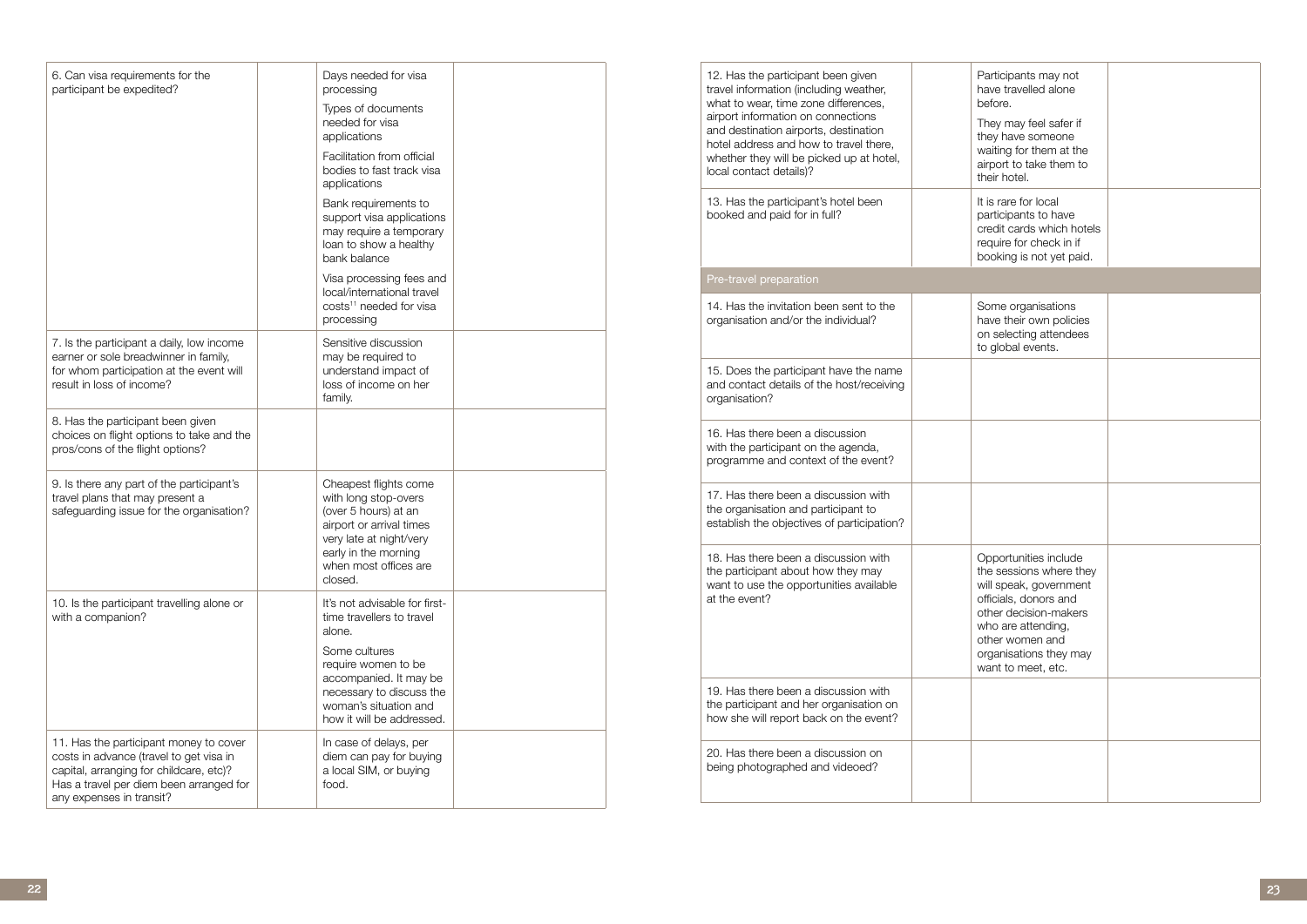| 21. Has there been a discussion on<br>using social media to report on the<br>event?                                                                                      | Check if participants use<br>social media, such as<br>Facebook, etc.                                                                                                                                                                       |  |
|--------------------------------------------------------------------------------------------------------------------------------------------------------------------------|--------------------------------------------------------------------------------------------------------------------------------------------------------------------------------------------------------------------------------------------|--|
| 22. Has there been a discussion on<br>expectations regarding confidentiality<br>(relating to the event, to private<br>conversations, etc.)?                              |                                                                                                                                                                                                                                            |  |
| 23. Have the event programme<br>and agenda been translated and/or<br>produced in easy-to-read format, as<br>required?                                                    |                                                                                                                                                                                                                                            |  |
| 24. Has the participant requested<br>assistance in creating additional spaces<br>for their participation?                                                                | Additional spaces<br>may include formal/<br>informal networking<br>meetings, exhibits of their<br>information materials,<br>sessions they want to<br>attend and contribute<br>to or topics/approaches<br>they want to learn more<br>about. |  |
| 25. Has the participant had a discussion<br>with their organisation to get inputs into<br>their presentations and other information<br>to bring to the event?            |                                                                                                                                                                                                                                            |  |
| 26. Has the participant had a chance<br>to practise her speech in front of the<br>organisation/community members?                                                        |                                                                                                                                                                                                                                            |  |
| 27. Is the participant bringing their own<br>information materials to the event for<br>display or distribution and do they know<br>where to put it or who to give it to? | Materials could include<br>photos, drawings,<br>video material, leaflets,<br>reports, etc.                                                                                                                                                 |  |
| 28. Has professional translation support<br>been arranged for the participant?                                                                                           | Clarify with participant<br>and translator how they<br>are to work together<br>during the event.                                                                                                                                           |  |
| 29. Has a 'language training' session<br>and orientation meeting been scheduled<br>for participants?                                                                     |                                                                                                                                                                                                                                            |  |
| 30. If bringing several participants from<br>different countries to the event, has<br>a pre-meeting to discuss common<br>messages been scheduled?                        |                                                                                                                                                                                                                                            |  |

| Make clear whether<br>participants need to<br>keep receipts and what<br>expenses have been<br>pre-paid (such as hotel<br>breakfast, conference<br>lunches, etc)                                                                         |  |
|-----------------------------------------------------------------------------------------------------------------------------------------------------------------------------------------------------------------------------------------|--|
|                                                                                                                                                                                                                                         |  |
| Daily sessions are an<br>opportunity to discuss<br>participants' movements<br>for the day and insights<br>from sessions attended,<br>and to get feedback on<br>anything that they may<br>be confused by or did not<br>understand fully. |  |
| These may be taken up<br>with the organisers of the<br>meeting or session chairs<br>after the event.                                                                                                                                    |  |
| Participants may<br>experience some<br>difficulties in making<br>progress on their own<br>objectives, and may need<br>additional support.                                                                                               |  |
|                                                                                                                                                                                                                                         |  |
| It is useful to capture<br>these additional<br>opportunities for<br>purposes of M&E.                                                                                                                                                    |  |
| Take detailed minutes<br>from this meeting to<br>provide a record that<br>can later be used for<br>monitoring and evaluation                                                                                                            |  |
|                                                                                                                                                                                                                                         |  |

| 31. Has the participant been given their<br>per diem (partly) in advance?                                                                                                                 | exp<br>lun                                            |
|-------------------------------------------------------------------------------------------------------------------------------------------------------------------------------------------|-------------------------------------------------------|
| 32. Does the participant have an<br>information pack with all the key<br>documents included?                                                                                              |                                                       |
| 33. Have daily briefings and updates<br>been scheduled? Does the participant<br>have details of the people and venues<br>for these meetings?                                              | Dai<br>opr<br>for<br>fror<br>and<br>any<br><b>und</b> |
| 34. Have any concerns and causes<br>for discomfort been identified and<br>addressed? Identify any special needs<br>with disabled participants.                                            | The<br>witl<br>me<br>afte                             |
| 35. Does the participant need additional<br>support to fulfil their personal/<br>organisational objectives at the event?                                                                  | Par<br>exp<br>obj<br>add                              |
| 36. Does the participant have any<br>opportunities to do any cultural<br>activities?                                                                                                      |                                                       |
| 37. Have any additional opportunities<br>for speaking, networking, or other<br>engagements opened up for the<br>participant?                                                              | It is<br>the<br>opr                                   |
| 38. Has an end-of-meeting feedback<br>and evaluation session been arranged<br>with participant/s to discuss insights and<br>follow-up actions?                                            | Tak<br>fror                                           |
| 39. Does the participant have contact<br>details for people they want to follow up<br>with, and know how they can continue<br>to be involved in the issues/programmes<br>if they want to? |                                                       |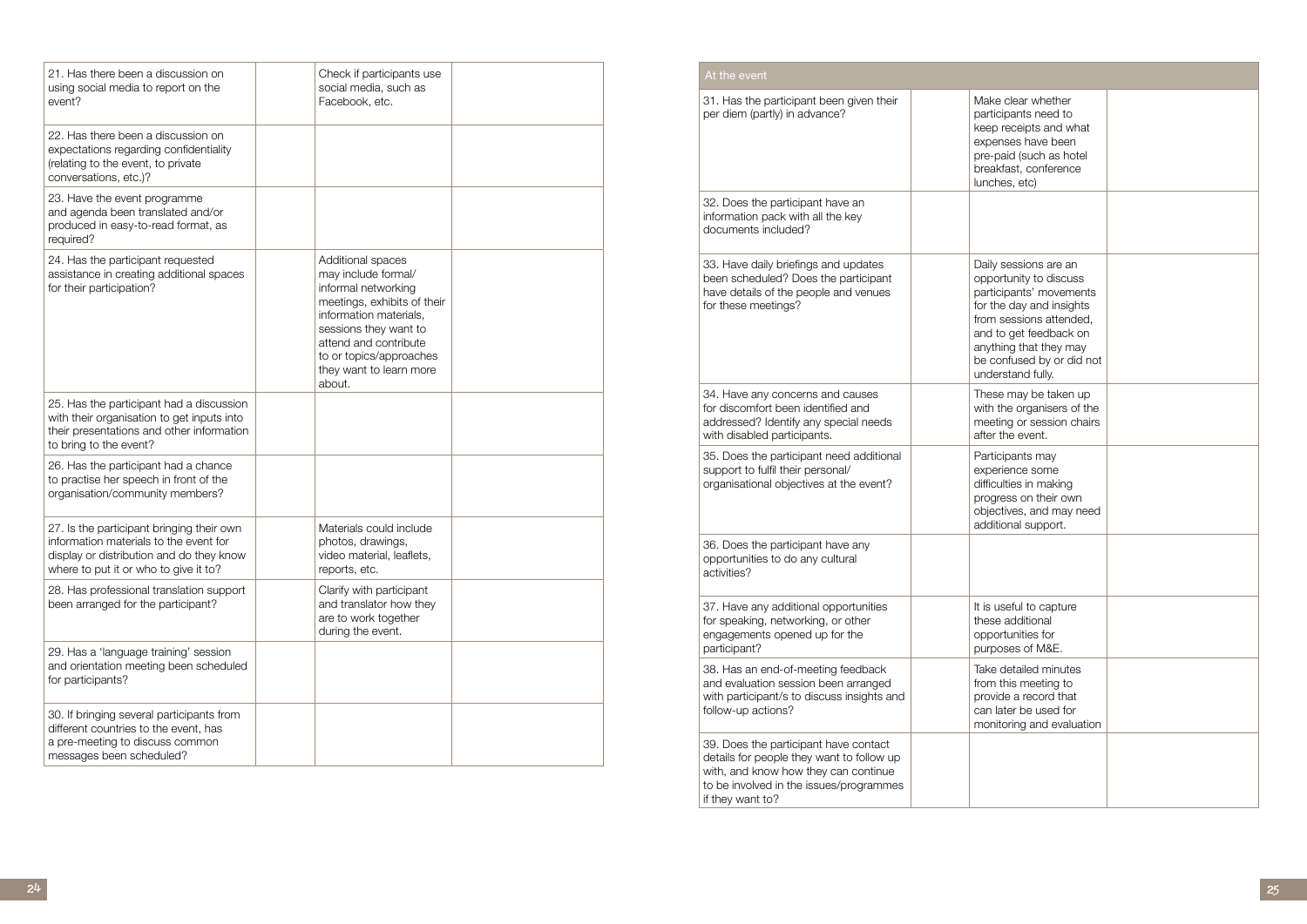| Post-event                                                            |  |  |
|-----------------------------------------------------------------------|--|--|
| 40. Check if person has arrived back<br>home safely.                  |  |  |
| 41. Ask for feedback on this checklist.                               |  |  |
| 42. Ask for suggestions on how to<br>improve participation next time. |  |  |

<span id="page-13-0"></span>1. Those interviewed are either local partners of ActionAid or involved in projects run by local partners.

<span id="page-13-1"></span>2. Most recently, IASC Policy (and Accountability Framework) on Gender Equality and the Empowerment of Women and Girls in Humanitarian Action, 2017.

<span id="page-13-2"></span>3. ActionAid Ireland Women's Rights Programme (WRP), funded by Irish Aid, is being implemented in Ethiopia, Kenya and Nepal with a public engagement component in Ireland, and has been running since January 2017. The programme has adopted a new Behaviour Change (BC) approach to tackle the root causes of gender-based violence (GBV): https://actionaid.ie/actionaidshortlisted-dochas-innovation-award/

- <span id="page-13-3"></span>4. ICCPR, 1966, Art. 1
- <span id="page-13-4"></span>5. ICESCR, 1966, Art 1
- <span id="page-13-5"></span>6. CEDAW, 1981, Par. 12
- <span id="page-13-6"></span>7. 1986, Art 2(1)

<span id="page-13-7"></span>8. Easy-to-read format is used often in the disability community to ensure there is an even playing field for those who have learning or intellectual disabilities. A woman leader from the community may have had limited education in her early life or her present daily existence does not put her in regular contact with written and specialist information. Easy-to-read format makes use of simple words and illustrations/photos to convey concepts and information.

<span id="page-13-8"></span>9. Formed in 2015 after Cyclone Pam.

<span id="page-13-9"></span>10. The format for this checklist is based on the draft inclusion checklist produced by the International Disability Alliance.

<span id="page-13-10"></span>11. Some countries have limited consular services so visa applicants may need to travel to another country for their visa.

## **References**

**27**